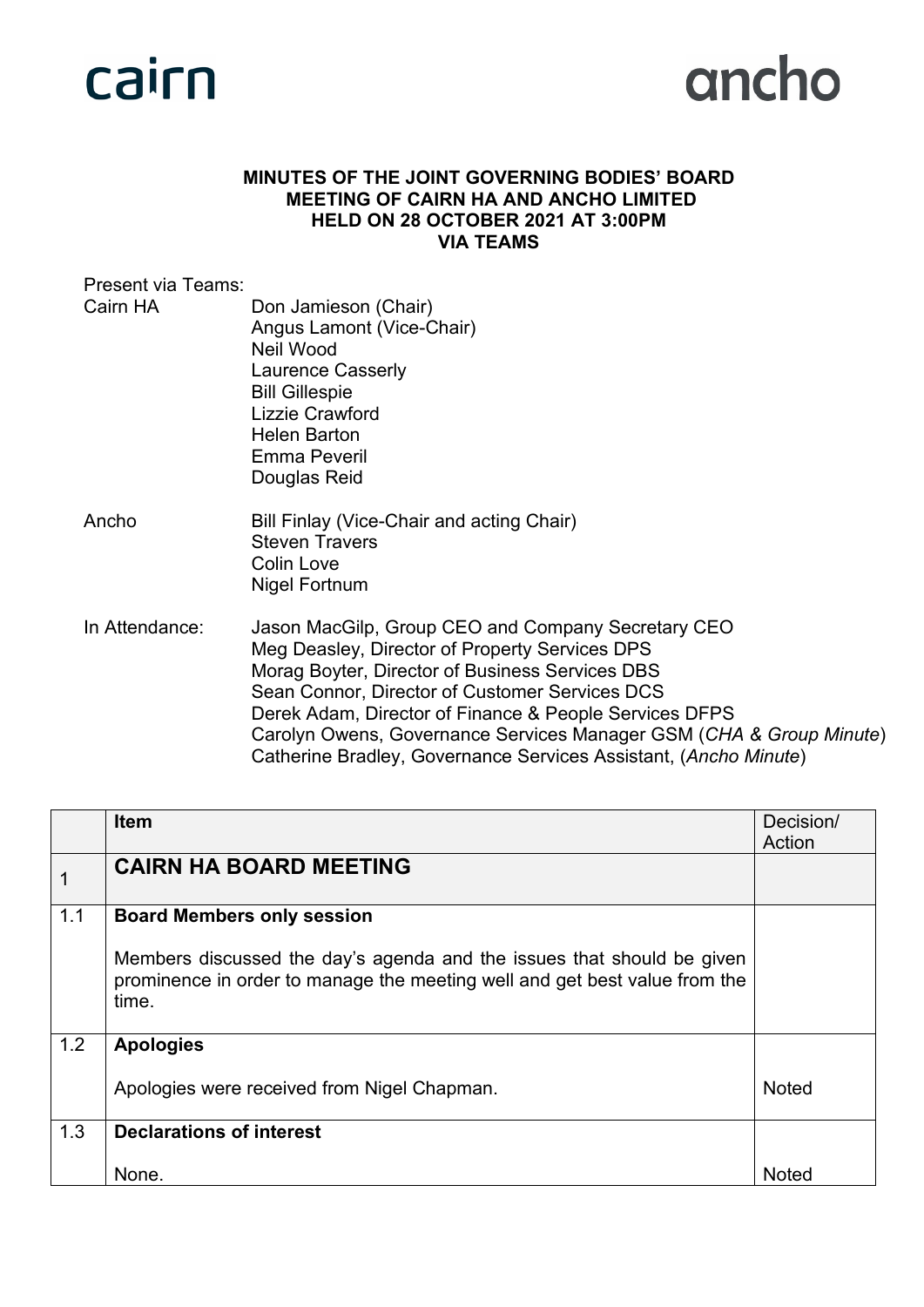| 1.4 | <b>Minutes of previous meetings</b>                                                                                                                                                                                                                                                                        |          |
|-----|------------------------------------------------------------------------------------------------------------------------------------------------------------------------------------------------------------------------------------------------------------------------------------------------------------|----------|
|     | <b>Cairn HA Board Meeting- 9 September 2021</b><br>Minutes of the Board meeting held on 9 September 2021 were proposed by<br>Neil Wood, seconded by Emma Peveril and approved.                                                                                                                             | Approved |
| 1.5 | Cairn HA Special Board Minutes, Cyber Fraud - 30 August 2021                                                                                                                                                                                                                                               |          |
|     | The previously circulated Minutes of the Special Board meeting held on 30<br>August 2021 were proposed by Laurence Casserly, seconded by Angus<br>Lamont and approved.                                                                                                                                     | Approved |
| 1.6 | Cairn HA SGM Minute, Rules - 23 September 2021                                                                                                                                                                                                                                                             |          |
|     | Minutes of the Special General Meeting held on 23 September 2021, to<br>approve adoption of the amended Cairn HA Rules 2021, were proposed by<br>Lizzie Crawford, seconded by Neil Wood and <b>approved</b> subject to Director of   Approved<br>Property Services being removed from the attendance list. |          |
| 1.7 | Cairn HA Minute - Elections - 23 September 2021                                                                                                                                                                                                                                                            |          |
|     | Minutes of the Board Meeting held on 23 September 2021, to elect Chairs and<br>Working Group members, were proposed by Douglas Reid, seconded by<br>Lizzie Crawford and approved.                                                                                                                          | Approved |
| 1.8 | <b>Matters arising</b>                                                                                                                                                                                                                                                                                     |          |
| 1.9 | <b>CHA Action Tracker</b>                                                                                                                                                                                                                                                                                  |          |
|     | Item $8 -$ in relation to the total spend with Harper Macleod, the £295,000<br>other costs includes day to day tenancy issues of 120k.                                                                                                                                                                     |          |
| 2   | <b>CHA ITEMS FOR DECISION/APPROVAL</b>                                                                                                                                                                                                                                                                     |          |
| 2.1 | <b>Rent Proposal For Consultation</b>                                                                                                                                                                                                                                                                      |          |
|     | Members <b>agreed</b> to defer Item 2.1 until after Item 7.3                                                                                                                                                                                                                                               | Agreed   |
| 2.2 | Ancho nominee to Cairn HA Board                                                                                                                                                                                                                                                                            |          |
|     | The Group CEO advised that following nominations and voting by Ancho<br>Board members, Steven Travers was recommended as the Ancho nominee<br>to the Cairn HA Board. The co-option of Steven Travers to the Cairn HA Board<br>was approved.                                                                | Approved |
| 3   | <b>CHA UPDATES</b>                                                                                                                                                                                                                                                                                         |          |
| 3.1 | <b>Q2 Management Accounts</b>                                                                                                                                                                                                                                                                              |          |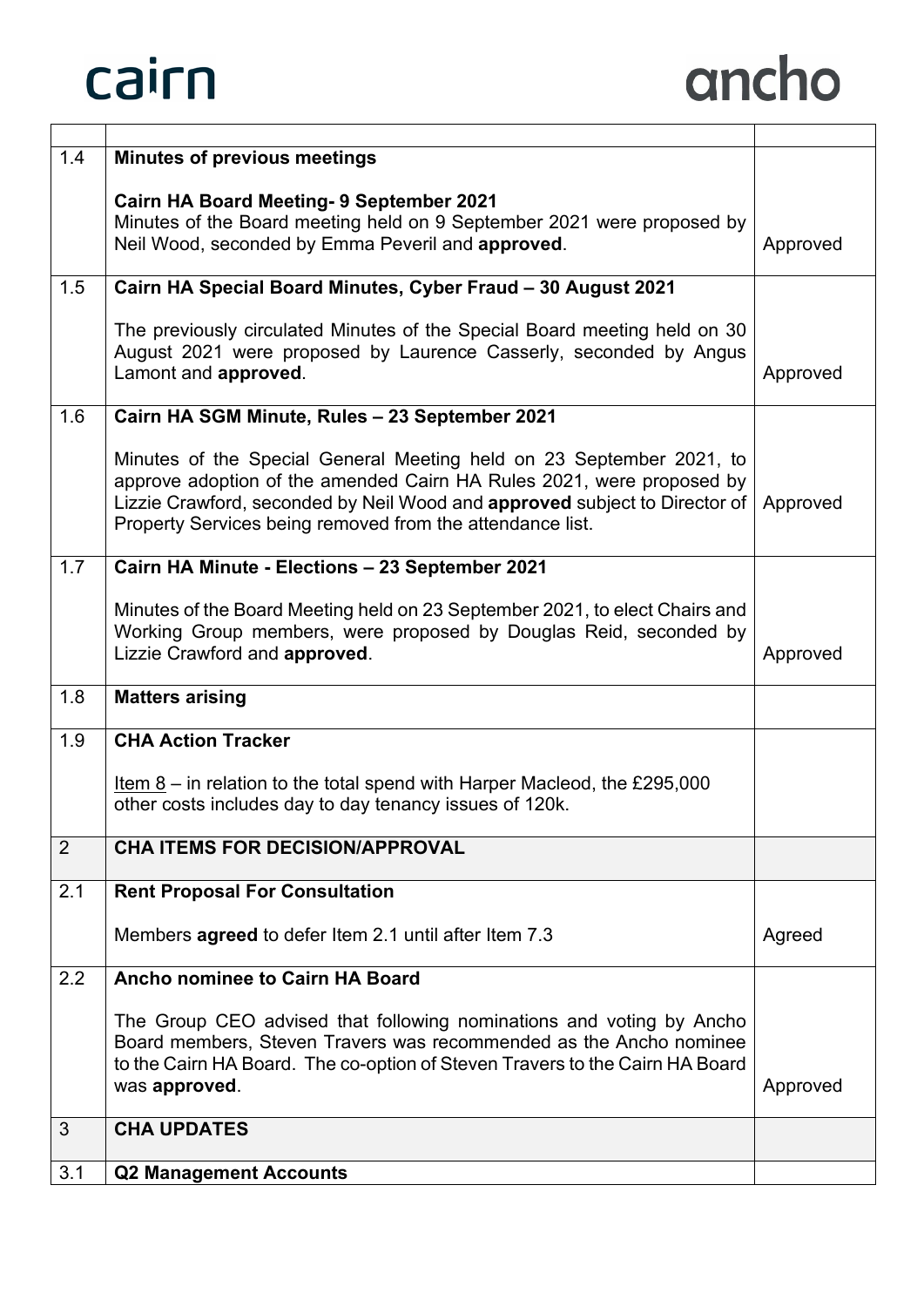## ancho

|                | The DFPS presented the Q2 management accounts reporting the surplus was<br>currently £168,000 ahead of budget primarily due to underspends in planned<br>maintenance due to Covid restrictions in delivery.                                                                                                                                                                                                                                                                                                                                                                                                                                                                                                                                                                                                                                                                                                                                                                                                                                                                                                                                                                                                                                                                                                                                                                                                                                                                                                                                                                                                                                                                                                                                                                                                                                                                                                                                                                                                      |              |
|----------------|------------------------------------------------------------------------------------------------------------------------------------------------------------------------------------------------------------------------------------------------------------------------------------------------------------------------------------------------------------------------------------------------------------------------------------------------------------------------------------------------------------------------------------------------------------------------------------------------------------------------------------------------------------------------------------------------------------------------------------------------------------------------------------------------------------------------------------------------------------------------------------------------------------------------------------------------------------------------------------------------------------------------------------------------------------------------------------------------------------------------------------------------------------------------------------------------------------------------------------------------------------------------------------------------------------------------------------------------------------------------------------------------------------------------------------------------------------------------------------------------------------------------------------------------------------------------------------------------------------------------------------------------------------------------------------------------------------------------------------------------------------------------------------------------------------------------------------------------------------------------------------------------------------------------------------------------------------------------------------------------------------------|--------------|
|                | The DFPS responded to a member's questions/comments:-<br>write-offs reflected irrecoverable rents and any movement in bad debt<br>provision.<br>the member commended the restatement of accounts which provided<br>clarity on overall operational expenditure.<br>service charges may equal out toward the year end, this year there would<br>$\qquad \qquad \blacksquare$<br>be an element of service charge voids, plus some non-recoverable service<br>charge costs. The budget is set to make a deficit as voids due to Covid<br>restrictions, and related lost service charges income, are inevitable and<br>service charge provision for bad debt is included, however this may offset<br>the deficit by year end<br>the DFPS is intending to provide more information to the Board on a<br>$\overline{\phantom{a}}$<br>quarterly basis and welcomed members' input<br>the 5% reduction in income from Highland Council for the Care & Repair<br>handyperson service is due to reduced Council budgets. The Group CEO<br>advised that cost impacts of reduced budgeting had been absorbed over<br>the past couple of years however, should the reductions continue from the<br>Council/NHS a discussion on sustainability of delivery on the budget<br>available would be required. The DPS advised that all providers of Care<br>& Repair services in the Highlands were united in ongoing negotiations<br>with NHS Highland.<br>the DPS advised planned maintenance spend was currently behind<br>$\overline{\phantom{a}}$<br>budget due to a combination of supply chain and inflated price issues. The<br>full allocation of PM may not be spent this year however, component<br>replacement elements of the void programme were being accelerated<br>where possible.<br>on high void costs, the DPS confirmed that voids cost increases had been<br>reported across the sector and explained the approaches being taken for<br>cost effective delivery including the use of frameworks and contracts. |              |
|                | The report was noted.                                                                                                                                                                                                                                                                                                                                                                                                                                                                                                                                                                                                                                                                                                                                                                                                                                                                                                                                                                                                                                                                                                                                                                                                                                                                                                                                                                                                                                                                                                                                                                                                                                                                                                                                                                                                                                                                                                                                                                                            | <b>Noted</b> |
| $\overline{4}$ | CHA DECISIONS TAKEN UNDER DELEGATED AUTHORITY                                                                                                                                                                                                                                                                                                                                                                                                                                                                                                                                                                                                                                                                                                                                                                                                                                                                                                                                                                                                                                                                                                                                                                                                                                                                                                                                                                                                                                                                                                                                                                                                                                                                                                                                                                                                                                                                                                                                                                    |              |
| 4.1            | <b>Confidential</b> - Bequest                                                                                                                                                                                                                                                                                                                                                                                                                                                                                                                                                                                                                                                                                                                                                                                                                                                                                                                                                                                                                                                                                                                                                                                                                                                                                                                                                                                                                                                                                                                                                                                                                                                                                                                                                                                                                                                                                                                                                                                    |              |
| 4.2            | <b>Revised Audit Plan</b><br>In consultation with the Chair and with approval of the Audit & Performance<br>Committee the audit plan had been adjusted to move the HR audit to 2022<br>and replace it with a more detailed audit on general financial control measures<br>across the organisation to further enhance and strengthen them partly as a<br>result of the recent cyber fraud issue.                                                                                                                                                                                                                                                                                                                                                                                                                                                                                                                                                                                                                                                                                                                                                                                                                                                                                                                                                                                                                                                                                                                                                                                                                                                                                                                                                                                                                                                                                                                                                                                                                  | <b>Noted</b> |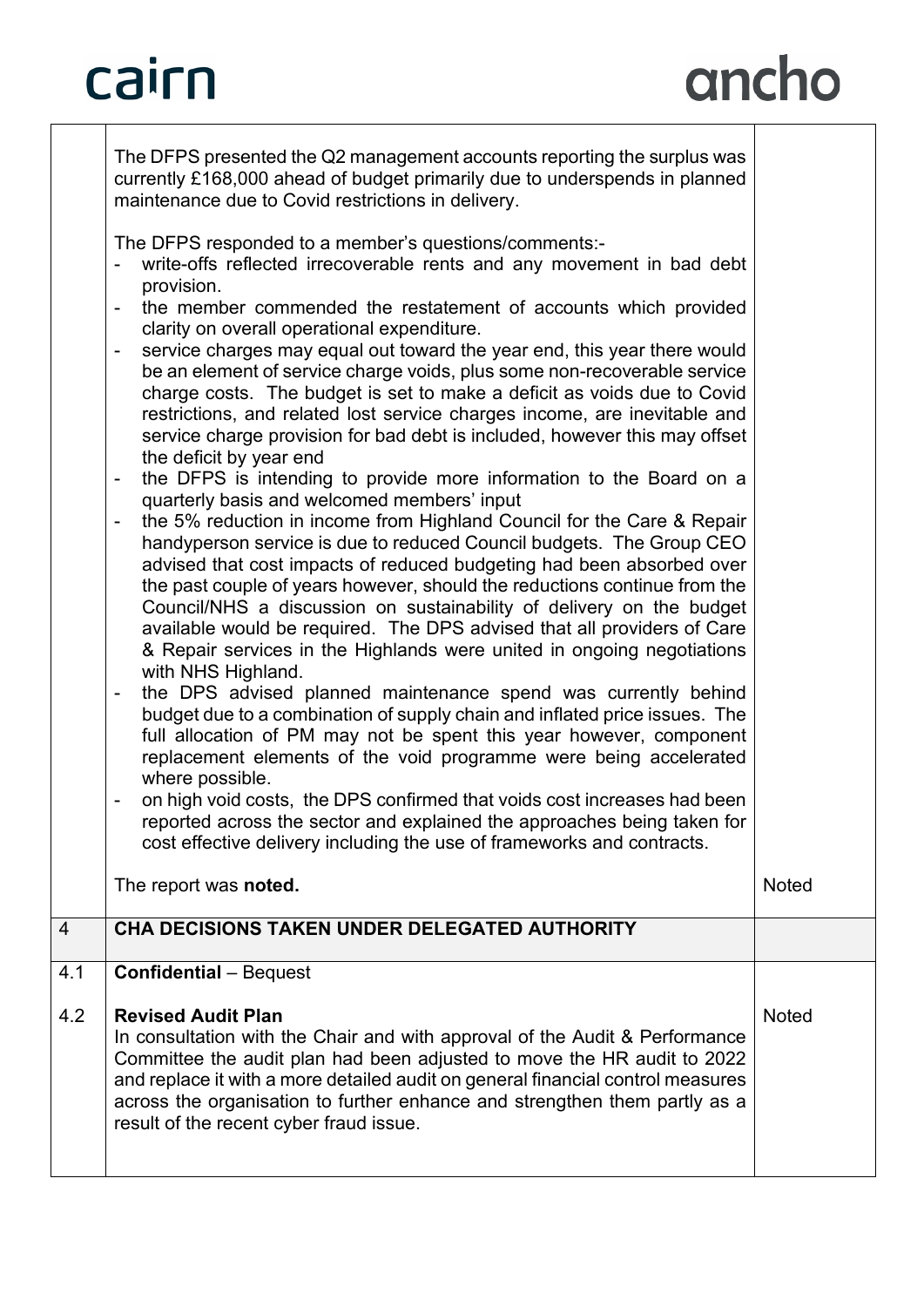

| 4.3             | The DPS reported slight variations in the application of the Procurement                                         | <b>Noted</b> |
|-----------------|------------------------------------------------------------------------------------------------------------------|--------------|
| &<br>4.4        | Policy, noted as exceptions:<br>A one year extension of North Painting Contract;<br>$\blacksquare$               |              |
|                 | Appointment of architects at Wimberley Court, tendered by invitation                                             |              |
|                 | outwith the Public Contracts Scotland portal.                                                                    | <b>Noted</b> |
|                 |                                                                                                                  | <b>Noted</b> |
| $5\overline{)}$ | CHA AND ANCHO JOINT BOARD MEETING                                                                                |              |
|                 | Items 5.1 and 5.2 were deferred until later in the Agenda                                                        |              |
| 5.3             | Audit & Performance Committee Minutes - 17 August 2021                                                           |              |
|                 | Previously circulated Minutes of the Audit & Performance Committee<br>meeting held on 17 August 2021 were noted. | <b>Noted</b> |
|                 |                                                                                                                  |              |
| 5.4             | AMDC Minutes - 26 August 2021                                                                                    |              |
|                 | Minutes of the AMDC meeting held on 26 August 2021 were noted subject                                            | <b>Noted</b> |
|                 | to Angus Lamont being added to the attendance list.                                                              |              |
|                 |                                                                                                                  |              |
| 5.5             | ASWG Minute - 19 August 2021                                                                                     |              |
|                 | Minutes of the Assurance Statement Working Group meeting held on 19                                              |              |
|                 | August 2021 were noted.                                                                                          | <b>Noted</b> |
| 5.6             | ASWG Minute - 15 September 2021                                                                                  |              |
|                 |                                                                                                                  |              |
|                 | Minutes of the Assurance Statement Working Group meeting held on 15                                              |              |
|                 | September 2021 were noted.                                                                                       | <b>Noted</b> |
|                 | <b>Members agreed to consider Agenda item 7.1 next</b>                                                           |              |
| 7.1             | Partnership Investment Delivery update                                                                           |              |
|                 |                                                                                                                  |              |
|                 | The DPS presented the report and provided an overview of the content. The<br>report was noted.                   | <b>Noted</b> |
|                 | Nigel Fortnum joined the meeting. It was confirmed that the Ancho Board                                          |              |
|                 | was now quorate.                                                                                                 |              |
| 5.1             | <b>Ancho Apologies</b>                                                                                           |              |
|                 |                                                                                                                  |              |
|                 | Members were advised that Kelly Arrol had resigned from the Board on 28<br>October 2021.                         | <b>Noted</b> |
|                 | Mary Black, Chairperson, had requested a leave of absence for three                                              | Approved     |
|                 | months. The Ancho Board members approved the leave of absence.                                                   |              |
|                 | Apologies were received from Mark Cunningham, Zoe Brawn, Michael<br>Donnelly and Mary Black (LOA)                | <b>Noted</b> |
|                 |                                                                                                                  |              |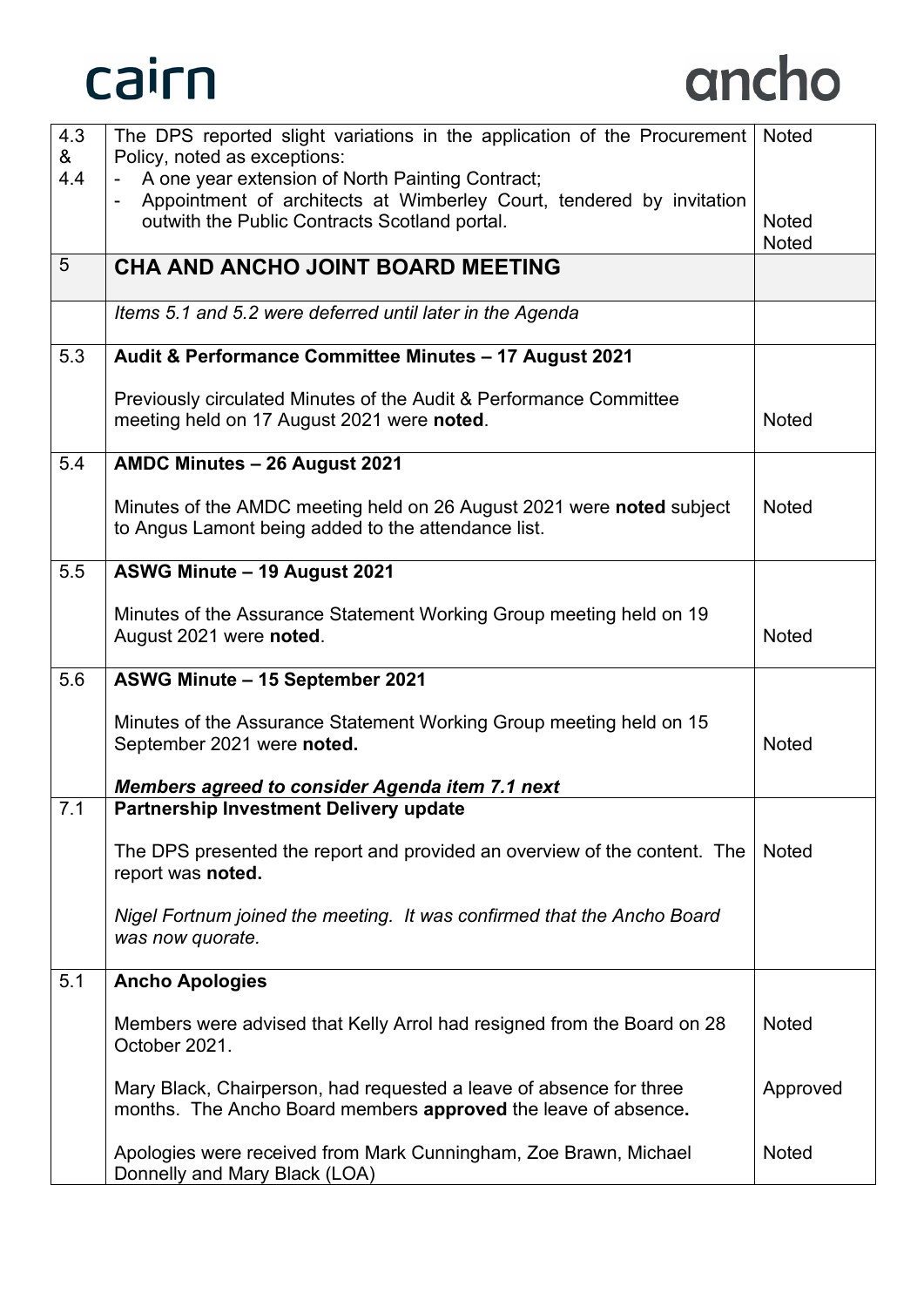| 5.2 | <b>Ancho Declarations of Interest</b>                                                                                                                                                                                                                                                                                                                                                                                                                                                                                                                                                                                                                                                                                                                                                                                                                                                                                                                                                                                                                                                                                                                                                                                                                                                                                                                                                                                                                                                                                                                                                                                                                                                                                                                                                                                                                                                                           |              |
|-----|-----------------------------------------------------------------------------------------------------------------------------------------------------------------------------------------------------------------------------------------------------------------------------------------------------------------------------------------------------------------------------------------------------------------------------------------------------------------------------------------------------------------------------------------------------------------------------------------------------------------------------------------------------------------------------------------------------------------------------------------------------------------------------------------------------------------------------------------------------------------------------------------------------------------------------------------------------------------------------------------------------------------------------------------------------------------------------------------------------------------------------------------------------------------------------------------------------------------------------------------------------------------------------------------------------------------------------------------------------------------------------------------------------------------------------------------------------------------------------------------------------------------------------------------------------------------------------------------------------------------------------------------------------------------------------------------------------------------------------------------------------------------------------------------------------------------------------------------------------------------------------------------------------------------|--------------|
|     | Steven Travers declared an interest as Ancho Board nominee and member<br>of Cairn Living.                                                                                                                                                                                                                                                                                                                                                                                                                                                                                                                                                                                                                                                                                                                                                                                                                                                                                                                                                                                                                                                                                                                                                                                                                                                                                                                                                                                                                                                                                                                                                                                                                                                                                                                                                                                                                       | <b>Noted</b> |
| 6   | <b>GROUP ITEMS FOR DECISION/APPROVAL</b>                                                                                                                                                                                                                                                                                                                                                                                                                                                                                                                                                                                                                                                                                                                                                                                                                                                                                                                                                                                                                                                                                                                                                                                                                                                                                                                                                                                                                                                                                                                                                                                                                                                                                                                                                                                                                                                                        |              |
| 6.1 | <b>Development Strategy</b>                                                                                                                                                                                                                                                                                                                                                                                                                                                                                                                                                                                                                                                                                                                                                                                                                                                                                                                                                                                                                                                                                                                                                                                                                                                                                                                                                                                                                                                                                                                                                                                                                                                                                                                                                                                                                                                                                     |              |
|     | The DPS presented the Development Strategy in the board pack, and<br>separately circulated cover report.                                                                                                                                                                                                                                                                                                                                                                                                                                                                                                                                                                                                                                                                                                                                                                                                                                                                                                                                                                                                                                                                                                                                                                                                                                                                                                                                                                                                                                                                                                                                                                                                                                                                                                                                                                                                        |              |
|     | In response to members' questions/comments:-<br>the DPS advised the demand reports used to determine where new<br>-<br>development were located was based on local authorities' housing need<br>demands assessments in addition to discussion/information from LA's<br>Strategic Housing Investment Plans (SHIPs), Scottish Government's<br>housing planning teams, Local Housing Strategies and community based<br>groups.<br>the Group CEO advised the AMDC had discussed servicing costs and low<br>$\overline{\phantom{0}}$<br>demand issues related to geographically outlying properties, and that<br>future discussions on potential disposal or local service partnership<br>arrangements with third parties may be proposed in due course. The DPS<br>confirmed these would be considered under the Asset Management<br>Strategy.<br>members discussed changing local demands, longer term views on where<br>$\overline{\phantom{0}}$<br>future demand may occur and determining the viability of a project in terms<br>of positive Net Present Values (NPVs) and comfort built in to the process,<br>that Housing Needs Assessments are for five years with caveats that they<br>are related to applications received. Broader community sustainability and<br>changes in future working patterns also need to be considered.<br>on assessing viability using current costs of interest where true costs of<br>capital are higher than that, and the viability of projects if interest rates<br>increase significantly, the DFPS advised that CHA has fixed interest costs<br>over the next 25 years. The only element of variable was the Ancho loan<br>with Nationwide, and a discount factor within the calculation should be<br>used above current interest levels to gain an internal rate of return of 5%.<br>The current rates would move depending on interest rates, costs and<br>inflation. |              |
|     | The Ancho Board and CHA Board approved the Group Development<br>Strategy 2021-2024.                                                                                                                                                                                                                                                                                                                                                                                                                                                                                                                                                                                                                                                                                                                                                                                                                                                                                                                                                                                                                                                                                                                                                                                                                                                                                                                                                                                                                                                                                                                                                                                                                                                                                                                                                                                                                             | Approved     |
| 6.2 | <b>Group People Strategy</b>                                                                                                                                                                                                                                                                                                                                                                                                                                                                                                                                                                                                                                                                                                                                                                                                                                                                                                                                                                                                                                                                                                                                                                                                                                                                                                                                                                                                                                                                                                                                                                                                                                                                                                                                                                                                                                                                                    |              |
|     | The DFPS presented the three year review of the Group People Strategy.                                                                                                                                                                                                                                                                                                                                                                                                                                                                                                                                                                                                                                                                                                                                                                                                                                                                                                                                                                                                                                                                                                                                                                                                                                                                                                                                                                                                                                                                                                                                                                                                                                                                                                                                                                                                                                          |              |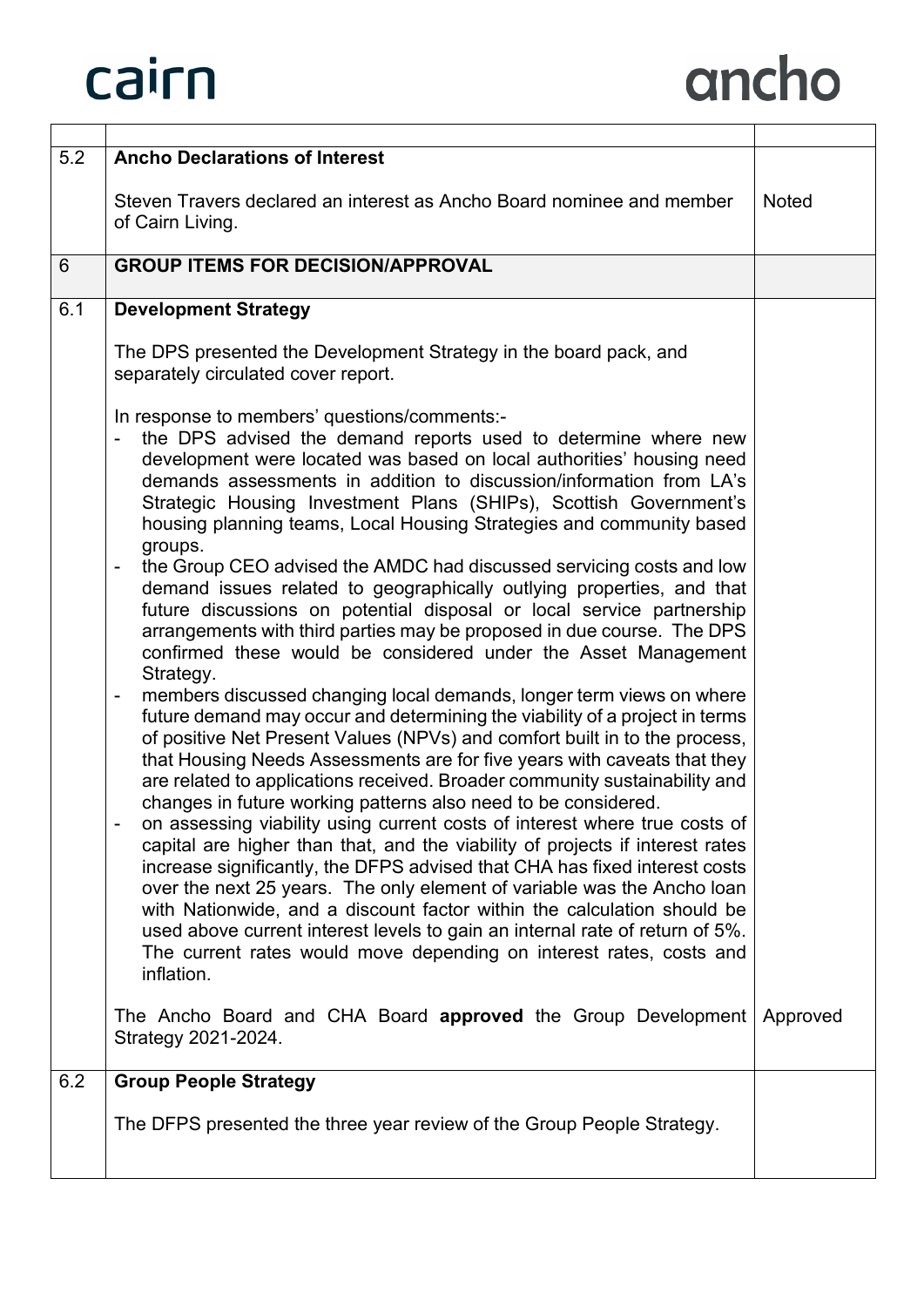$\overline{7}$ 

|     | In response to members' comments the DFPS would review the document<br>and incorporate: defined outcomes and measures related to critical success<br>factors; additional references to 'leadership'; and reference to the Group<br>People Strategy underpinning delivery of the Business Plan.                                                                                                                                                              |                       |
|-----|-------------------------------------------------------------------------------------------------------------------------------------------------------------------------------------------------------------------------------------------------------------------------------------------------------------------------------------------------------------------------------------------------------------------------------------------------------------|-----------------------|
|     | A survey had been circulated to staff with a proposal to returning to a hybrid<br>home/office version of working, similar to before Covid. Work undertaken in<br>Q1-Q4 of 2021-22 would influence an updated approach, including office<br>structures/capacity and working in a more digitally enhanced environment.<br>The DCS highlighted increased digital customer service engagement choices,<br>which would be discussed further at the Strategy Day. |                       |
|     | The Group CEO confirmed that the Pentland Integration Plan would address<br>culture, retention and TUPE requirements. He advised there may be impacts<br>on the wider team and that frontline management arrangements would be<br>reviewed as a result of that over the first year post transfer                                                                                                                                                            |                       |
|     | A member highlighted reported observations of staff being more loyal where<br>employees attend the office on a regular basis under a hybrid model.                                                                                                                                                                                                                                                                                                          |                       |
|     | The DFPS advised the induction programme for new staff during Covid had<br>been challenging and OD are currently working on improving corporate<br>induction.                                                                                                                                                                                                                                                                                               |                       |
|     | Board members postponed approval of the Group People Strategy 2021-24.<br>The DFPS would re-circulate the document for approval once the<br>amendments had been incorporated.                                                                                                                                                                                                                                                                               | Action<br><b>DFPS</b> |
| 6.3 | <b>Group Annual Assurance Statement Sign-off /approve ToR</b>                                                                                                                                                                                                                                                                                                                                                                                               |                       |
|     | The GSM presented the Assurance Statement Working Group Terms of<br>Reference, as agreed at the ASWG meeting held on 19 August 2021, and the<br>final 2021 Annual Assurance Statement document for approval by both<br>Boards, as detailed in the report.                                                                                                                                                                                                   |                       |
|     | The Ancho Board and CHA Board <b>approved</b> the ASWG Terms of Reference<br>and 2021 Annual Assurance Statement.                                                                                                                                                                                                                                                                                                                                           | Approved              |
| 6.4 | <b>Group Board Training and Development Plan</b>                                                                                                                                                                                                                                                                                                                                                                                                            |                       |
|     | The GSM presented the Group Board Training and Development Plan and<br>provided an overview of the sessions. In response to members' comments it<br>was noted that Saturdays would be preferred for the Development Day in<br>Spring 2022. Stock tours could also be delivered virtually.                                                                                                                                                                   |                       |
|     | The Ancho Board and CHA Board approved the Group Board Training and<br>Development Plan                                                                                                                                                                                                                                                                                                                                                                     | Approved              |
|     | <b>GROUP UPDATES</b>                                                                                                                                                                                                                                                                                                                                                                                                                                        |                       |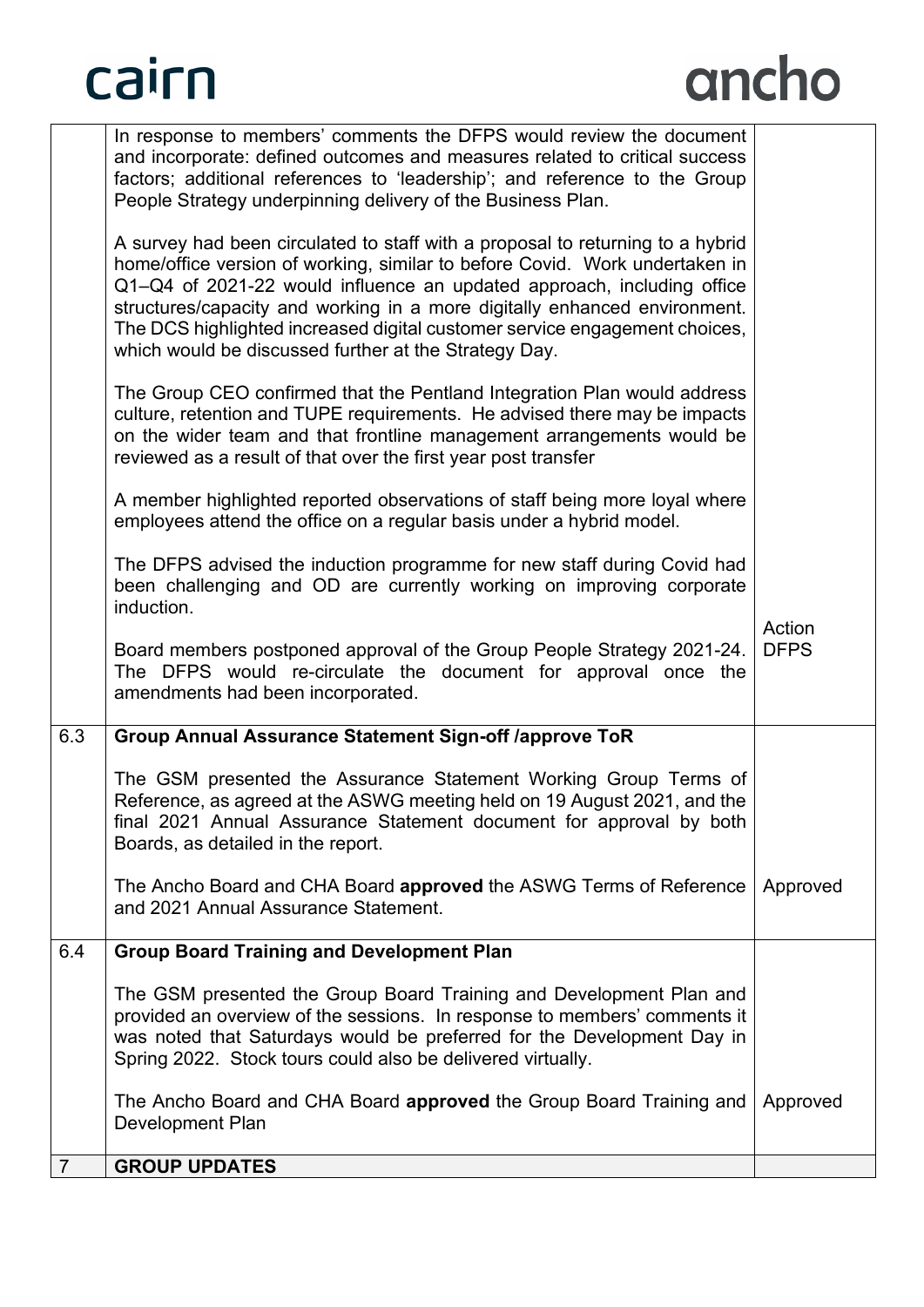| 7.2 | <b>Pentland Transfer Project update</b>                                                                                                                                                                                                                                                                                                                                                                                                                                                                                                                                                                                                                                                                                                                                                                                                                                                                                                                                                                                                                                                                                                                                                                                                                                                                                                                                                                                                                         |              |
|-----|-----------------------------------------------------------------------------------------------------------------------------------------------------------------------------------------------------------------------------------------------------------------------------------------------------------------------------------------------------------------------------------------------------------------------------------------------------------------------------------------------------------------------------------------------------------------------------------------------------------------------------------------------------------------------------------------------------------------------------------------------------------------------------------------------------------------------------------------------------------------------------------------------------------------------------------------------------------------------------------------------------------------------------------------------------------------------------------------------------------------------------------------------------------------------------------------------------------------------------------------------------------------------------------------------------------------------------------------------------------------------------------------------------------------------------------------------------------------|--------------|
|     | The DBS presented the update report and overview of the integration plan.                                                                                                                                                                                                                                                                                                                                                                                                                                                                                                                                                                                                                                                                                                                                                                                                                                                                                                                                                                                                                                                                                                                                                                                                                                                                                                                                                                                       |              |
|     | The Ancho Board and CHA Board noted the report.                                                                                                                                                                                                                                                                                                                                                                                                                                                                                                                                                                                                                                                                                                                                                                                                                                                                                                                                                                                                                                                                                                                                                                                                                                                                                                                                                                                                                 | <b>Noted</b> |
| 7.3 | <b>Group Financial Issues Paper</b>                                                                                                                                                                                                                                                                                                                                                                                                                                                                                                                                                                                                                                                                                                                                                                                                                                                                                                                                                                                                                                                                                                                                                                                                                                                                                                                                                                                                                             |              |
|     | The DFPS presented the report detailing current financial issues facing the<br>Group and the Sector, and options for discussion. It was clarified that the<br>budget building timescale would be ongoing but decisions would be required<br>for the 2022-23 budget assumptions, which would be generated from the rent<br>decisions. The 30 year financial projections and assumptions could be<br>amended at any point. He asked whether members would prefer to move<br>average rents forward with CPI or CPI+, rather than RPI to keep rents more<br>affordable for tenants.                                                                                                                                                                                                                                                                                                                                                                                                                                                                                                                                                                                                                                                                                                                                                                                                                                                                                 |              |
|     | A discussion took place, members commented:                                                                                                                                                                                                                                                                                                                                                                                                                                                                                                                                                                                                                                                                                                                                                                                                                                                                                                                                                                                                                                                                                                                                                                                                                                                                                                                                                                                                                     |              |
|     | it would be useful to have a view of the financial position of tenants;<br>$\overline{a}$<br>was there an issue with the business model if the position worsens; the<br>$\overline{\phantom{a}}$<br>DFPS clarified the position worsens due to reduced income/increased<br>borrowing and covenant tightening, the major programme of delivery of<br>£14 million Planned Maintenance in the next year, development and<br>improved services meant there had to be a level of investment in core<br>staffing resources to support and ensure effective delivery of those<br>increased programmes.<br>moving from RPI to CPI has been a trend in the sector, English HA's had<br>$\overline{a}$<br>previously been instructed by UK Government on rents. The Group CEO<br>advised the message from SHR around rent affordability had been<br>consistent, though definitions subject to interpretation. SFHA has a toolkit<br>on affordability. By January there should be an indication of rent increases<br>in the sector. The Scottish Government have not yet insisted on rent cuts<br>or a freeze though there is debate in the sector about future rent control<br>measures by the Scottish Government (see Programme for Government);<br>giving options and comparisons is useful for tenants, cost structures could<br>be further analysed;<br>rents need to be affordable, and we should consider MMR rents in terms<br>$\overline{a}$<br>of affordability |              |
|     | The Ancho and CHA Board noted the report.                                                                                                                                                                                                                                                                                                                                                                                                                                                                                                                                                                                                                                                                                                                                                                                                                                                                                                                                                                                                                                                                                                                                                                                                                                                                                                                                                                                                                       | <b>Noted</b> |
|     | The deferred Item 2.1 Rent Proposal was considered next                                                                                                                                                                                                                                                                                                                                                                                                                                                                                                                                                                                                                                                                                                                                                                                                                                                                                                                                                                                                                                                                                                                                                                                                                                                                                                                                                                                                         |              |
| 2.1 | <b>CHA Rent Proposal For Consultation</b>                                                                                                                                                                                                                                                                                                                                                                                                                                                                                                                                                                                                                                                                                                                                                                                                                                                                                                                                                                                                                                                                                                                                                                                                                                                                                                                                                                                                                       |              |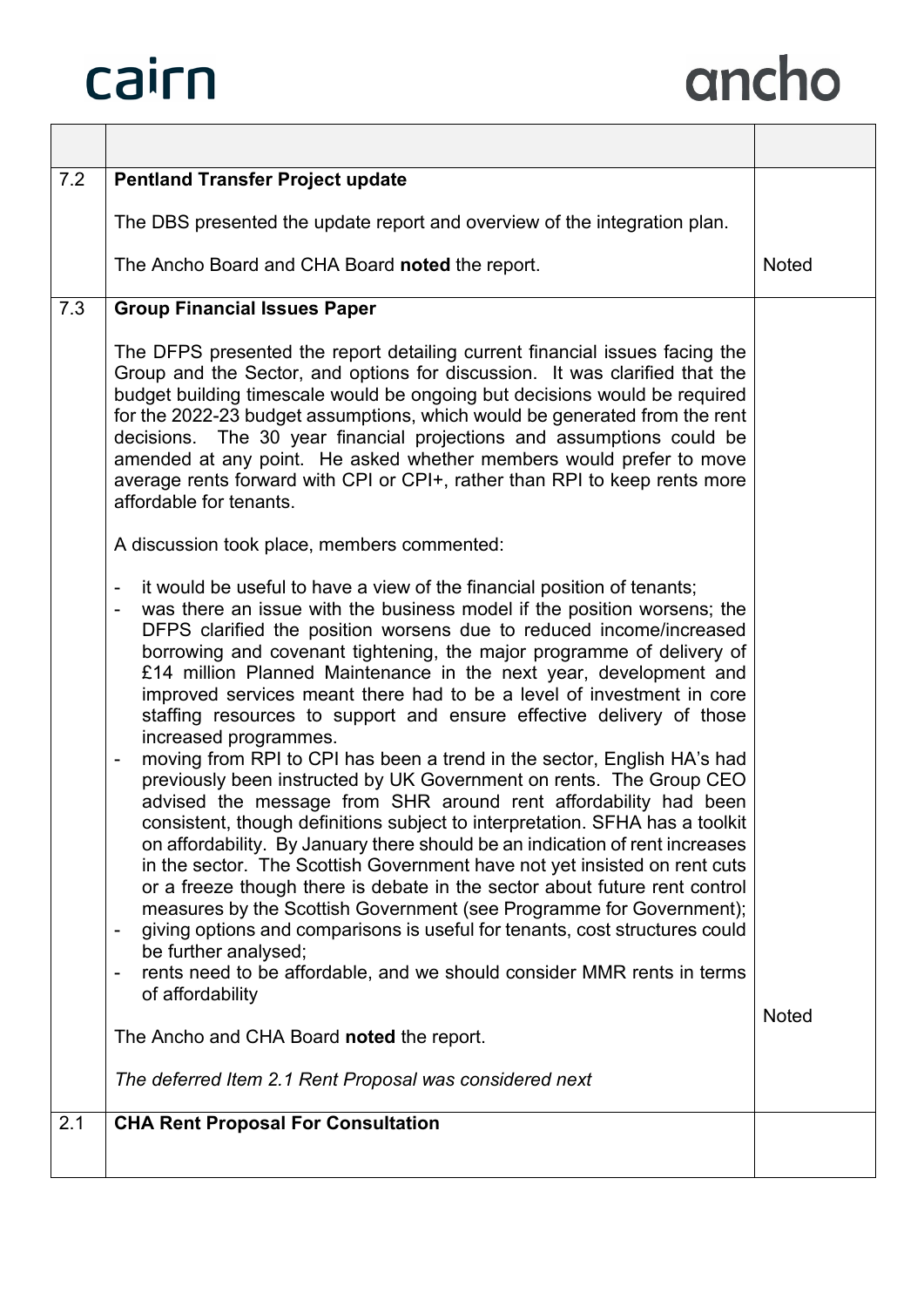|     | The DCS presented the report detailing the proposed rent consultation<br>process. In response to members' questions;                                                                                                                                                                                                                                                                        |                       |
|-----|---------------------------------------------------------------------------------------------------------------------------------------------------------------------------------------------------------------------------------------------------------------------------------------------------------------------------------------------------------------------------------------------|-----------------------|
|     | on 6.2 the DFPS advised there was some flexibility within the budget;<br>$\blacksquare$<br>the DCS would include in the consultation letter details of what the higher<br>$\blacksquare$<br>options offer to tenants could deliver.<br>if we could accommodate 2.9% why is that not offered as an option, the<br>DFPS advised the rent proposal is now based on a CPI figure, but the       | <b>Action DCS</b>     |
|     | move from RPI to CPI (or a less than CPI figure) has a very significant<br>compounding impact over 30 years. For example, 0.2% would be £1m lost<br>income over the course of the model, although this could be reversed in<br>future years based on Board decisions.<br>it was agreed to communicate the move to CPI at 3.1%, as opposed to<br>RPI at 4.9%, in the letters to tenants      | <b>Action DCS</b>     |
|     | Following consideration the CHA Board:-<br>Approved the proposal to consult on September CPI, coupled with the<br>financial issues paper we are proposing, that we move to September CPI,                                                                                                                                                                                                   | Approved              |
|     | currently at 3.1%.                                                                                                                                                                                                                                                                                                                                                                          | Approved              |
|     | Approved to consult on both options:<br>Option 1 a proposed inflation only increases based on September 2021                                                                                                                                                                                                                                                                                |                       |
|     | CPI rate which was published on 20 October. The current CPI rate is 3.1%.                                                                                                                                                                                                                                                                                                                   |                       |
|     | <b>Option 2</b> a proposed inflationary increase of September 2021 CPI figure<br>of 3.1% plus 0.5%.                                                                                                                                                                                                                                                                                         | Approved              |
|     | Approved the Rent Increase Consultation Letter to be sent out to tenants,<br>$\blacksquare$                                                                                                                                                                                                                                                                                                 | <b>Action DCS</b>     |
|     | subject to an amended version being pre-circulated to Board members.<br>Approved to consult with tenants within Lochside, Coatbridge to move                                                                                                                                                                                                                                                | Approved              |
|     | from RPI to CPI as the basis for current and future rent consultations.                                                                                                                                                                                                                                                                                                                     | Agreed                |
|     | Agreed to receive a further report in January on the outcome of the<br>consultation exercise which will include a recommendation on the<br>increase.                                                                                                                                                                                                                                        |                       |
| 7.4 | Group Health & Safety: 6 Month Strategy Update                                                                                                                                                                                                                                                                                                                                              |                       |
|     | The DBS presented the Report highlighting the issue raised at 3.3 on<br>increased levels of threatening behaviour and abuse to staff, from tenants and<br>on estates, and that active steps to respond in terms of reviewing lone working<br>policy and devices, tenancy obligations, staff training, and rationalising the<br>contract to ensure modern lone working devices are in place. |                       |
|     | A member commented that conflict resolution training and de-escalation<br>techniques for lone workers may also be an option to consider.                                                                                                                                                                                                                                                    | Action<br><b>DFPS</b> |
|     | The Report was noted.                                                                                                                                                                                                                                                                                                                                                                       | <b>Noted</b>          |
| 7.5 | <b>Annual Report on Staff Engagement and People Issues</b>                                                                                                                                                                                                                                                                                                                                  |                       |
|     | The DFPS presented the report and an overview. In response to a member's                                                                                                                                                                                                                                                                                                                    |                       |
|     | comments; on the high level of staff wellbeing, the DFPS said that this                                                                                                                                                                                                                                                                                                                     |                       |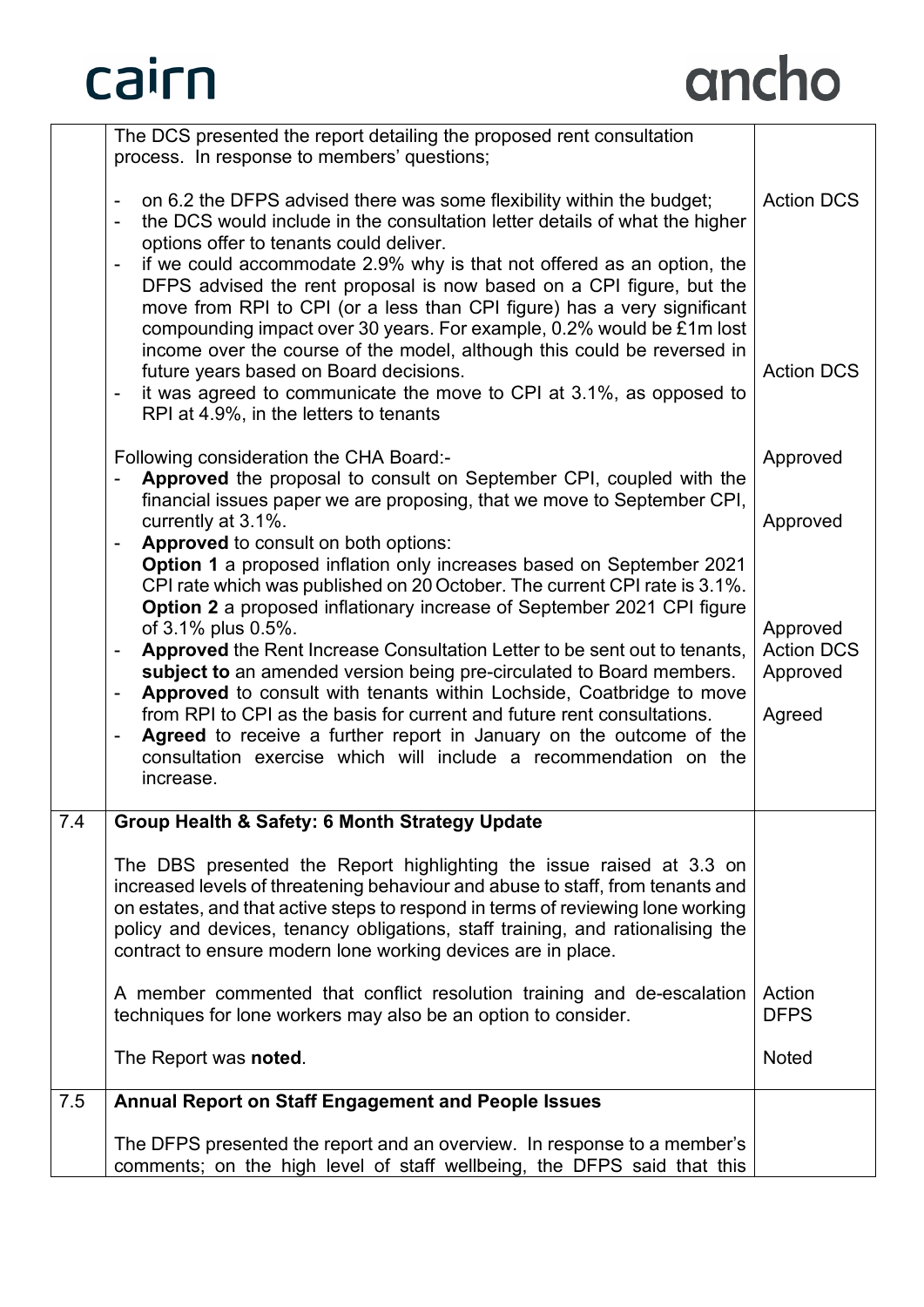

|     | reflected the range of support being offered to staff; needs of the business v<br>needs of the individual would be considered in relation to future working<br>arrangements; the Exec Team's low engagement scores, the DFPS said that<br>discussions had been held to explore engagement within the team, the Group<br>CEO said recent conversations had taken place within Exec team on how to<br>continue to improve engagement as a team.                                                                                                                                                                                                                                                                                                                                                                                                                                                                                                                                                       |              |
|-----|-----------------------------------------------------------------------------------------------------------------------------------------------------------------------------------------------------------------------------------------------------------------------------------------------------------------------------------------------------------------------------------------------------------------------------------------------------------------------------------------------------------------------------------------------------------------------------------------------------------------------------------------------------------------------------------------------------------------------------------------------------------------------------------------------------------------------------------------------------------------------------------------------------------------------------------------------------------------------------------------------------|--------------|
|     | The report was noted.                                                                                                                                                                                                                                                                                                                                                                                                                                                                                                                                                                                                                                                                                                                                                                                                                                                                                                                                                                               | <b>Noted</b> |
| 7.6 | <b>Development and Asset Management Update</b>                                                                                                                                                                                                                                                                                                                                                                                                                                                                                                                                                                                                                                                                                                                                                                                                                                                                                                                                                      |              |
|     | The DPS presented the report highlighting delivery of 76 new homes already<br>this year, with another 85 on track for this year (though with one scheme<br>possibly handing over early in quarter 1 of next year). The DPS highlighted<br>the approach across all development and asset management activities was<br>about close monitoring, risk assessing and flexibility in programming, against<br>challenges of infrastructure, supply chain issues and availability of labour and<br>contractors. At this stage, all was on track for this year. The Scottish<br>Government had circulated draft revised grant level figures and agreed<br>increased grant levels for a site approved in December 2019, and another<br>project has been approved for grant level of £95,000 per unit. The increased<br>costs of voids and repairs would be kept within the overall property budget,<br>and related to planned maintenance spend. A member commented on<br>EESSH2 affecting development plans. |              |
|     |                                                                                                                                                                                                                                                                                                                                                                                                                                                                                                                                                                                                                                                                                                                                                                                                                                                                                                                                                                                                     |              |
|     | The report was noted.                                                                                                                                                                                                                                                                                                                                                                                                                                                                                                                                                                                                                                                                                                                                                                                                                                                                                                                                                                               | <b>Noted</b> |
| 7.7 | (South) Repairs Contract Update                                                                                                                                                                                                                                                                                                                                                                                                                                                                                                                                                                                                                                                                                                                                                                                                                                                                                                                                                                     |              |
|     | The DPS presented the report and an overview on the content. The Group<br>CEO reminded members the new South repairs contract was for Ancho and<br>CHA. The DPS advised members that a tenant consultation survey was<br>included as Appendix 2, with a high level of interest and engagement from<br>tenants providing valuable feedback and additional information on digital<br>engagement and variation across the customer base.                                                                                                                                                                                                                                                                                                                                                                                                                                                                                                                                                               |              |
|     | In response to a members' question, on Scotland Excel, the DPS gave an<br>overview of the service they provide and of our internal resource.                                                                                                                                                                                                                                                                                                                                                                                                                                                                                                                                                                                                                                                                                                                                                                                                                                                        |              |
|     | The report was noted.                                                                                                                                                                                                                                                                                                                                                                                                                                                                                                                                                                                                                                                                                                                                                                                                                                                                                                                                                                               | Noted.       |
| 7.8 | <b>CHA Q2 KPIs</b>                                                                                                                                                                                                                                                                                                                                                                                                                                                                                                                                                                                                                                                                                                                                                                                                                                                                                                                                                                                  |              |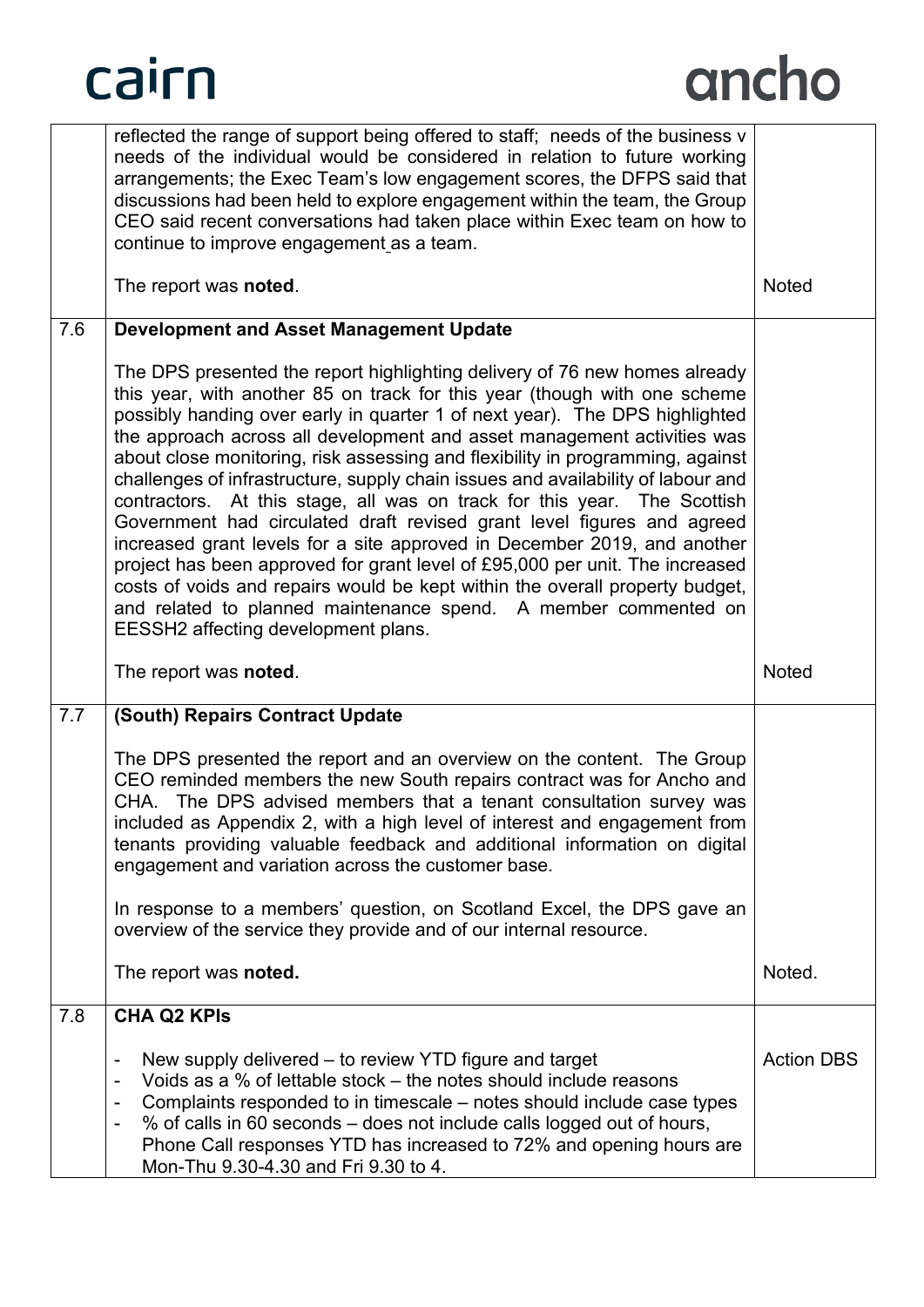

|      | Overheads as total % income comparison to peer, the Group CEO<br>referred to Housemark sector figures, DFPS will explore the overhead<br>position with other organisations but there is not a consistent approach<br>across the sector. Notes 4&5 of the statutory accounts would be<br>explored further and comparison with SHN.<br>2021/22 targets on staff absence was raised from 3.2 to 3.5 in response<br>-<br>to potential impacts of Covid, and was approved by A&P Committee and<br>approved by Board in March 2021. |                   |
|------|-------------------------------------------------------------------------------------------------------------------------------------------------------------------------------------------------------------------------------------------------------------------------------------------------------------------------------------------------------------------------------------------------------------------------------------------------------------------------------------------------------------------------------|-------------------|
|      | The CHA KPI's were noted                                                                                                                                                                                                                                                                                                                                                                                                                                                                                                      | <b>Noted</b>      |
| 7.9  | <b>Ancho Q2 KPIs</b>                                                                                                                                                                                                                                                                                                                                                                                                                                                                                                          |                   |
|      | The Ancho KPI's were noted                                                                                                                                                                                                                                                                                                                                                                                                                                                                                                    | <b>Noted</b>      |
| 7.10 | Risk Register and New/Changed risks (if any)                                                                                                                                                                                                                                                                                                                                                                                                                                                                                  |                   |
|      | The DBS advised risk would be covered at the Group Strategy Day.                                                                                                                                                                                                                                                                                                                                                                                                                                                              | <b>Noted</b>      |
| 8    | <b>GROUP GOVERNANCE, REGULATION &amp; CORPORATE</b>                                                                                                                                                                                                                                                                                                                                                                                                                                                                           |                   |
| 8.1  | <b>Chairpersons' Update Reports</b>                                                                                                                                                                                                                                                                                                                                                                                                                                                                                           |                   |
|      | The CHA Chair gave an update on his activities. The report was noted.                                                                                                                                                                                                                                                                                                                                                                                                                                                         | <b>Noted</b>      |
| 8.2  | <b>Governance &amp; Regulation Update</b>                                                                                                                                                                                                                                                                                                                                                                                                                                                                                     |                   |
|      | The GSM presented the report highlighting that the FCA annual returns and<br>CHA Rules changes had been submitted to the FCA portal. The Ancho Rules<br>would be submitted on 29 October 2021.                                                                                                                                                                                                                                                                                                                                | <b>Noted</b>      |
|      | The report was <b>noted</b> .                                                                                                                                                                                                                                                                                                                                                                                                                                                                                                 |                   |
|      | The next CHA Meeting will be held on 9 December 2021                                                                                                                                                                                                                                                                                                                                                                                                                                                                          |                   |
|      | The CHA Chair handed over to the Ancho Vice-Chair to Chair the next section<br>of the meeting.                                                                                                                                                                                                                                                                                                                                                                                                                                |                   |
| 9    | <b>ANCHO BOARD</b>                                                                                                                                                                                                                                                                                                                                                                                                                                                                                                            |                   |
|      | Julie Sinclair, Finance Manager, joined the meeting.                                                                                                                                                                                                                                                                                                                                                                                                                                                                          |                   |
|      | The Vice-Chair of Ancho noted that the Ancho Board is down to eight<br>members with one on LOA and that care should be taken to ensure meetings<br>are quorate. The GSM would follow up with prospective new Board members.                                                                                                                                                                                                                                                                                                   | <b>Action GSM</b> |
| 9.1  | Ancho Minute - 2 September 2021                                                                                                                                                                                                                                                                                                                                                                                                                                                                                               |                   |
|      |                                                                                                                                                                                                                                                                                                                                                                                                                                                                                                                               |                   |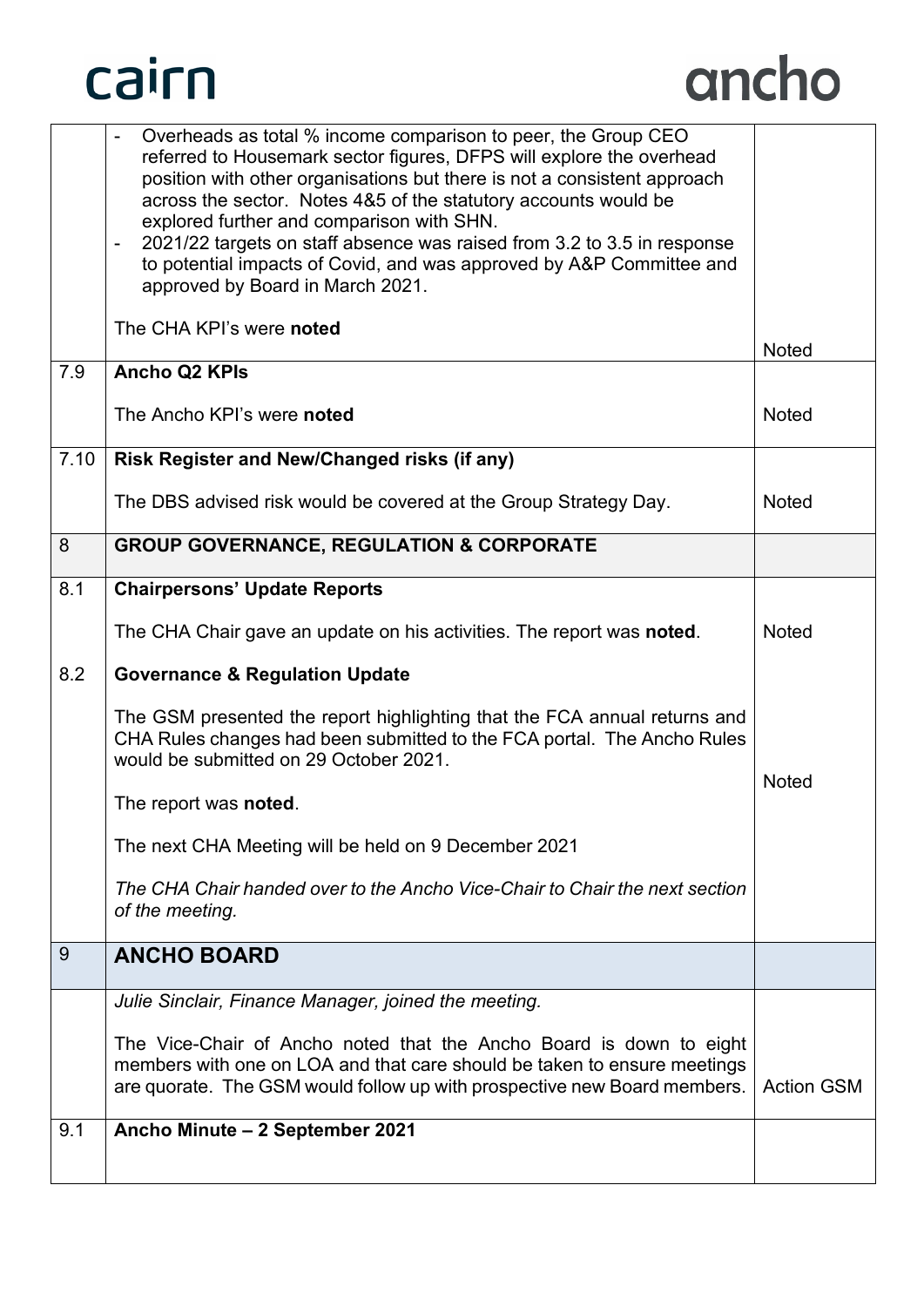|     | The Minute from Ancho Board meeting held on 2 September 2021 was Approved<br>proposed by Steven Travers, seconded by Bill Finlay and Approved.                                                                                                                                                                                                                                                                                                                                                                                                                                                                                                                                                            |                   |
|-----|-----------------------------------------------------------------------------------------------------------------------------------------------------------------------------------------------------------------------------------------------------------------------------------------------------------------------------------------------------------------------------------------------------------------------------------------------------------------------------------------------------------------------------------------------------------------------------------------------------------------------------------------------------------------------------------------------------------|-------------------|
| 9.2 | SGM Minute, Rules - 16 September 2021                                                                                                                                                                                                                                                                                                                                                                                                                                                                                                                                                                                                                                                                     |                   |
|     | The Minute of the Special General Meeting held on 16 September 2021 was<br>proposed by Colin Love, seconded by Steven Travers, and Approved.                                                                                                                                                                                                                                                                                                                                                                                                                                                                                                                                                              |                   |
| 9.3 | Ancho Minute Elections - 16 September 2021                                                                                                                                                                                                                                                                                                                                                                                                                                                                                                                                                                                                                                                                | Approved          |
|     |                                                                                                                                                                                                                                                                                                                                                                                                                                                                                                                                                                                                                                                                                                           |                   |
|     | The Minute from the Ancho Elections on 16 September 2021 was proposed<br>by Steven Travers, seconded by Colin Love and Approved.                                                                                                                                                                                                                                                                                                                                                                                                                                                                                                                                                                          | Approved          |
| 9.4 | <b>Matters Arising</b>                                                                                                                                                                                                                                                                                                                                                                                                                                                                                                                                                                                                                                                                                    |                   |
|     | There were no matters arising                                                                                                                                                                                                                                                                                                                                                                                                                                                                                                                                                                                                                                                                             |                   |
| 9.5 | <b>Action Tracker</b>                                                                                                                                                                                                                                                                                                                                                                                                                                                                                                                                                                                                                                                                                     |                   |
|     | The Vice-Chair of Ancho queried the status of the proposed management of<br>garages transfer to Cairn Living. The CEO advised on a specific lack of<br>support on IT changes required from Capita, which is causing a delay. He<br>advised that the DFPS is continuing to work on finding a solution.                                                                                                                                                                                                                                                                                                                                                                                                     |                   |
|     | There was a discussion on the proposed 'Meet the Board' session and the<br>issues that could arise due to a current shortage of Board members. The CEO<br>suggested a follow up with the tenants that had previously shown an interest<br>in joining the Board. It was also suggested that a 'Meet the Board' session<br>could be an opportunity to engage with tenants and invite them to apply. The<br>theme of the session was discussed and emphasised that it would need to be<br>a topic that would encourage a high attendance, with a social element                                                                                                                                              |                   |
|     | The rent increase was suggested as a theme if there was a good tenant<br>response to the proposal letter, as well as the £100,000 identified for<br>environmental and community development. The Ancho Vice-Chair<br>suggested that a part of the £100,000 could be used as a hardship fund. With<br>the 3.1% rent increase possibly being introduced, the increased costs of<br>energy and the UK Government removal of the £20 Universal uplift, it is likely<br>that many tenants will have hardship issues over the next few months. The<br>DCS advised that he will look at how this could work and be managed. Another<br>member agreed that this would be a good way of spending some of the fund. | <b>Action DCS</b> |
|     | The Ancho Vice-Chair asked for an update on the customer involvement<br>strategy. The CEO advised that the strategy was approved at the previous<br>round of Board meetings and there is an Action Plan in place. The DBS<br>advised that there have been restrictions on what the team have been able to<br>do on the ground due to Covid-19, however, there have been efforts to<br>increase the numbers of people who are registered within the Ancho tenant                                                                                                                                                                                                                                           |                   |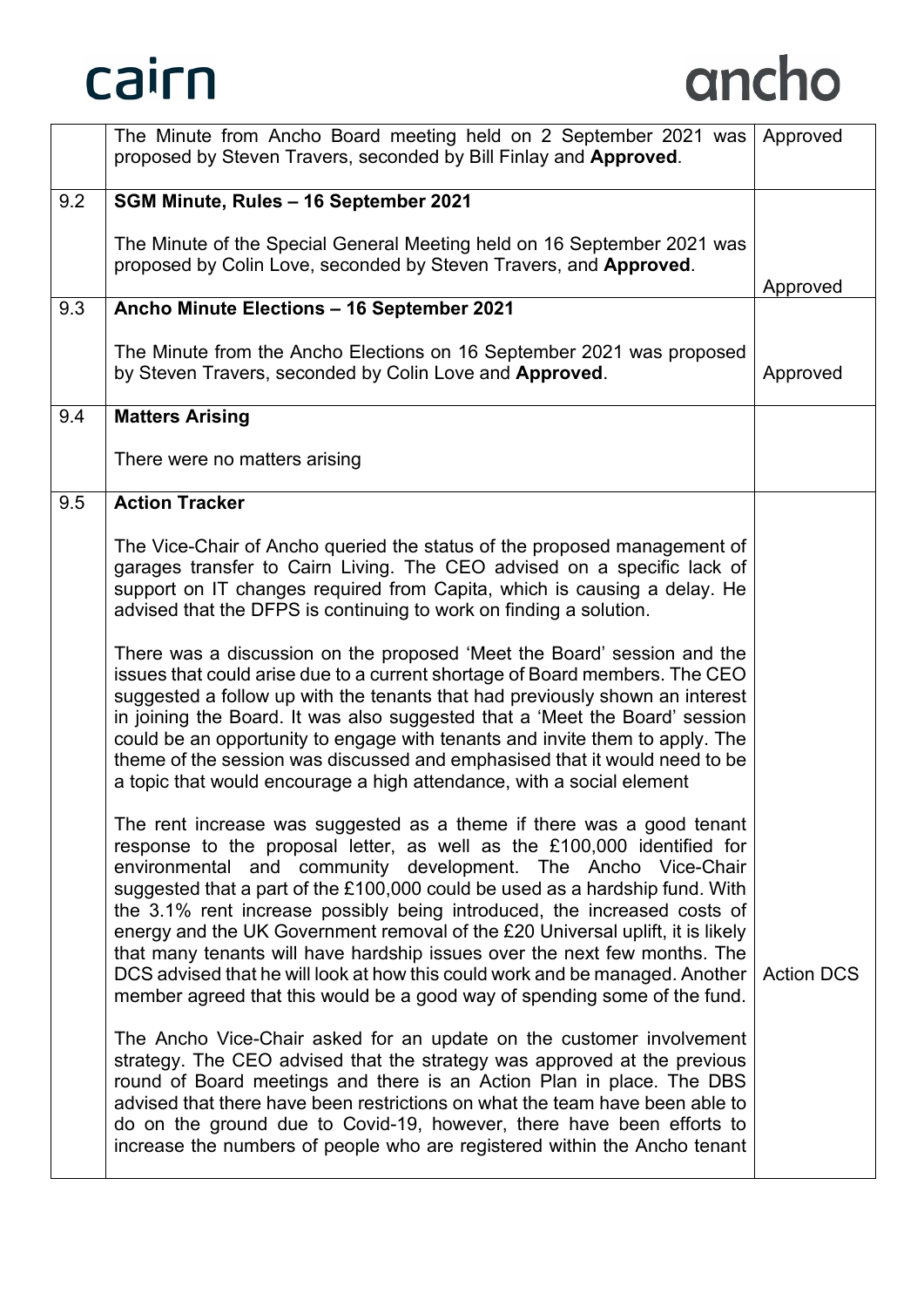|      | group as willing to participate. The email newsletters are being distributed and<br>there has been some active engagement from those.<br>The DFPS confirmed that the Pensions advisor would be at the December                                                                                                                                                                                                                                                                                                                                                                                                                                                                                                                                                                                                                                                                                                                                                                                                                                                                                                                                                                                                                                                                                                                         |              |
|------|----------------------------------------------------------------------------------------------------------------------------------------------------------------------------------------------------------------------------------------------------------------------------------------------------------------------------------------------------------------------------------------------------------------------------------------------------------------------------------------------------------------------------------------------------------------------------------------------------------------------------------------------------------------------------------------------------------------------------------------------------------------------------------------------------------------------------------------------------------------------------------------------------------------------------------------------------------------------------------------------------------------------------------------------------------------------------------------------------------------------------------------------------------------------------------------------------------------------------------------------------------------------------------------------------------------------------------------|--------------|
|      | Ancho Board meeting.                                                                                                                                                                                                                                                                                                                                                                                                                                                                                                                                                                                                                                                                                                                                                                                                                                                                                                                                                                                                                                                                                                                                                                                                                                                                                                                   | <b>Noted</b> |
|      | The action tracker was noted.                                                                                                                                                                                                                                                                                                                                                                                                                                                                                                                                                                                                                                                                                                                                                                                                                                                                                                                                                                                                                                                                                                                                                                                                                                                                                                          |              |
| 10   | <b>ANCHO ITEMS FOR DECISION/APPROVAL</b>                                                                                                                                                                                                                                                                                                                                                                                                                                                                                                                                                                                                                                                                                                                                                                                                                                                                                                                                                                                                                                                                                                                                                                                                                                                                                               |              |
| 10.1 | <b>Rent Increase Consultation</b>                                                                                                                                                                                                                                                                                                                                                                                                                                                                                                                                                                                                                                                                                                                                                                                                                                                                                                                                                                                                                                                                                                                                                                                                                                                                                                      |              |
|      | The DCS asked for the Ancho Board to Approve the proposed Rent Increase.<br>Consultation process would consist of three parts. He asked the Board to<br>Approve the proposal to consult on September CPI, currently at 3.1%, in line<br>with the Rent Guarantee; to Approve the Rent Increase Consultation Letter to<br>be sent out to customers; and to Agree to receive a further report in January<br>on the outcome of the consultation exercise which will include a<br>recommendation for final decision on the increase.                                                                                                                                                                                                                                                                                                                                                                                                                                                                                                                                                                                                                                                                                                                                                                                                        |              |
|      | He advised that this increase would work out as an average increase of £2.55<br>per week, per household which would be a £90,000 uplift to the organisation<br>which would be used to support customers further. The increase would not<br>apply to the Mortgage to Rent scheme or the lock up garages, which are<br>subject to separate processes.                                                                                                                                                                                                                                                                                                                                                                                                                                                                                                                                                                                                                                                                                                                                                                                                                                                                                                                                                                                    |              |
|      | The Vice-Chair at Ancho noted that the September CPI rate of 3.1% is a lot,<br>and strengthens the possibility of the requirement of a hardship fund. Another<br>member asked if a comparison could be drawn on rent increase across the<br>group and if it would be possible for the increase to be equal. The DFPS<br>advised that CHA had always previously advised an RPI increase but in the<br>Rent Guarantee made to Ancho tenants as part of the partnership promises,<br>CHA committed to increases based on the Consumer Price Index for Ancho<br>tenants; the CPI was a lower rent increase for a period of time so Ancho<br>tenants were seeing lower increases than CHA tenants. It would therefore be<br>problematic to change that now that the CPI rate is higher, however it could<br>be useful to have a consistent across the group approach in future. Another<br>element to consider is the Pentland partnership possibility, where Pentland<br>have been promised a rent freeze for year one, and then CPI only for the<br>following 4 years, with that being a benefit if Cairn is on RPI. It is for the Ancho<br>Board to decide if an increase lower than CPI is offered, or if the offer is CPI<br>as proposed in the paper, however they must not offer higher than CPI due to<br>the partnership promises. |              |
|      | A member suggested that a line is included in the letter to tenants that there<br>is an opportunity for them to join the Board and there were further comments<br>on what had been advised. The Board members reached agreement on the<br>proposed 3.1% increase as agreed.                                                                                                                                                                                                                                                                                                                                                                                                                                                                                                                                                                                                                                                                                                                                                                                                                                                                                                                                                                                                                                                            |              |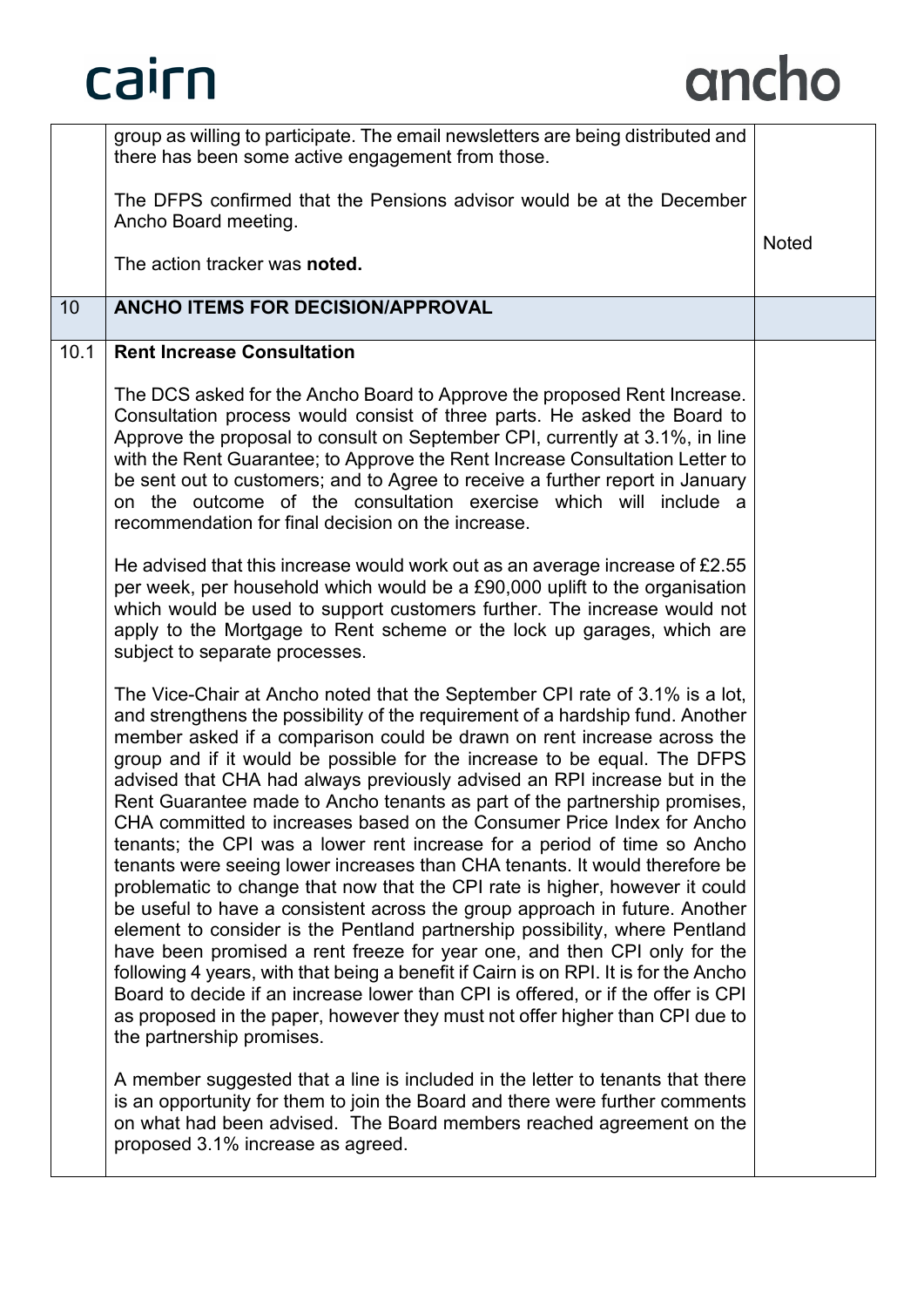

|      | The proposal to consult on September CPI, currently at 3.1%, in line with the<br>Rent Guarantee was Approved.                                                                                                                                                                                                                                                                                                                                                                                                                                                                                                                                                                                                                                                                                                                                                                                                          | Approved          |
|------|------------------------------------------------------------------------------------------------------------------------------------------------------------------------------------------------------------------------------------------------------------------------------------------------------------------------------------------------------------------------------------------------------------------------------------------------------------------------------------------------------------------------------------------------------------------------------------------------------------------------------------------------------------------------------------------------------------------------------------------------------------------------------------------------------------------------------------------------------------------------------------------------------------------------|-------------------|
|      | The Rent Increase Consultation Letter to be sent out to customers was<br>Approved.                                                                                                                                                                                                                                                                                                                                                                                                                                                                                                                                                                                                                                                                                                                                                                                                                                     | Approved          |
|      | Members <b>Agreed</b> to receive a further report in January on the outcome of the<br>consultation exercise which will include a recommendation on the increase                                                                                                                                                                                                                                                                                                                                                                                                                                                                                                                                                                                                                                                                                                                                                        | Agreed            |
| 11   | <b>ANCHO UPDATES</b>                                                                                                                                                                                                                                                                                                                                                                                                                                                                                                                                                                                                                                                                                                                                                                                                                                                                                                   |                   |
| 11.1 | <b>Operational Update</b>                                                                                                                                                                                                                                                                                                                                                                                                                                                                                                                                                                                                                                                                                                                                                                                                                                                                                              |                   |
|      | The DCS provided a verbal update in support of the written report. He<br>highlighted that two customer services assistants have resigned and two<br>members of staff have been recruited. There are 7 active cases of rent arrears<br>in the system and the Rent Sense system is continuing to work well for staff<br>which is reflected in the KPI's. There were 17 tenant responses to the<br>newsletter which included a survey on tenant views. Of those, 4 tenants<br>expressed an interest in joining. The DCS will follow up with those tenants and<br>member Nigel Fortnum advised that he would be happy to contact them<br>directly as well.                                                                                                                                                                                                                                                                 | <b>Action DCS</b> |
|      | The Small Steps project is going well, and a funding extension bid has been<br>submitted to the Scottish Government's People and Communities Fund for<br>2022-23.                                                                                                                                                                                                                                                                                                                                                                                                                                                                                                                                                                                                                                                                                                                                                      |                   |
|      | Ancho applied to the Nationwide Community Grant programme to expand the<br>welfare advice service to an equivalent full-time post with a £50,000 match-<br>funded bid over the next 2 years. Unfortunately, that bid was unsuccessful.                                                                                                                                                                                                                                                                                                                                                                                                                                                                                                                                                                                                                                                                                 |                   |
|      | The report was noted.                                                                                                                                                                                                                                                                                                                                                                                                                                                                                                                                                                                                                                                                                                                                                                                                                                                                                                  | <b>Noted</b>      |
| 11.2 | <b>Q2 Management Accounts</b>                                                                                                                                                                                                                                                                                                                                                                                                                                                                                                                                                                                                                                                                                                                                                                                                                                                                                          |                   |
|      | The DFPS presented the management accounts which show a good surplus<br>position ahead of budget. This is primarily due to the impact that Covid-19 is<br>having on the planned maintenance service, as well as slightly reduced<br>overheads within the business. A relaxing of the covenants has been agreed<br>with Nationwide which will allow for catch up on maintenance works. The team<br>are working on ways to ensure the full amount can be spent before the end of<br>March although they are still facing the impact of earlier delays and restrictions<br>caused by Covid- 19 and some labour/materials shortages which is making<br>this a challenge. He explained that at present the loan facility with Nationwide<br>is on a LIBOR basis (the basic rate of interest used in lending between banks<br>on the London interbank market) which is used as a reference for setting the<br>interest rate. |                   |